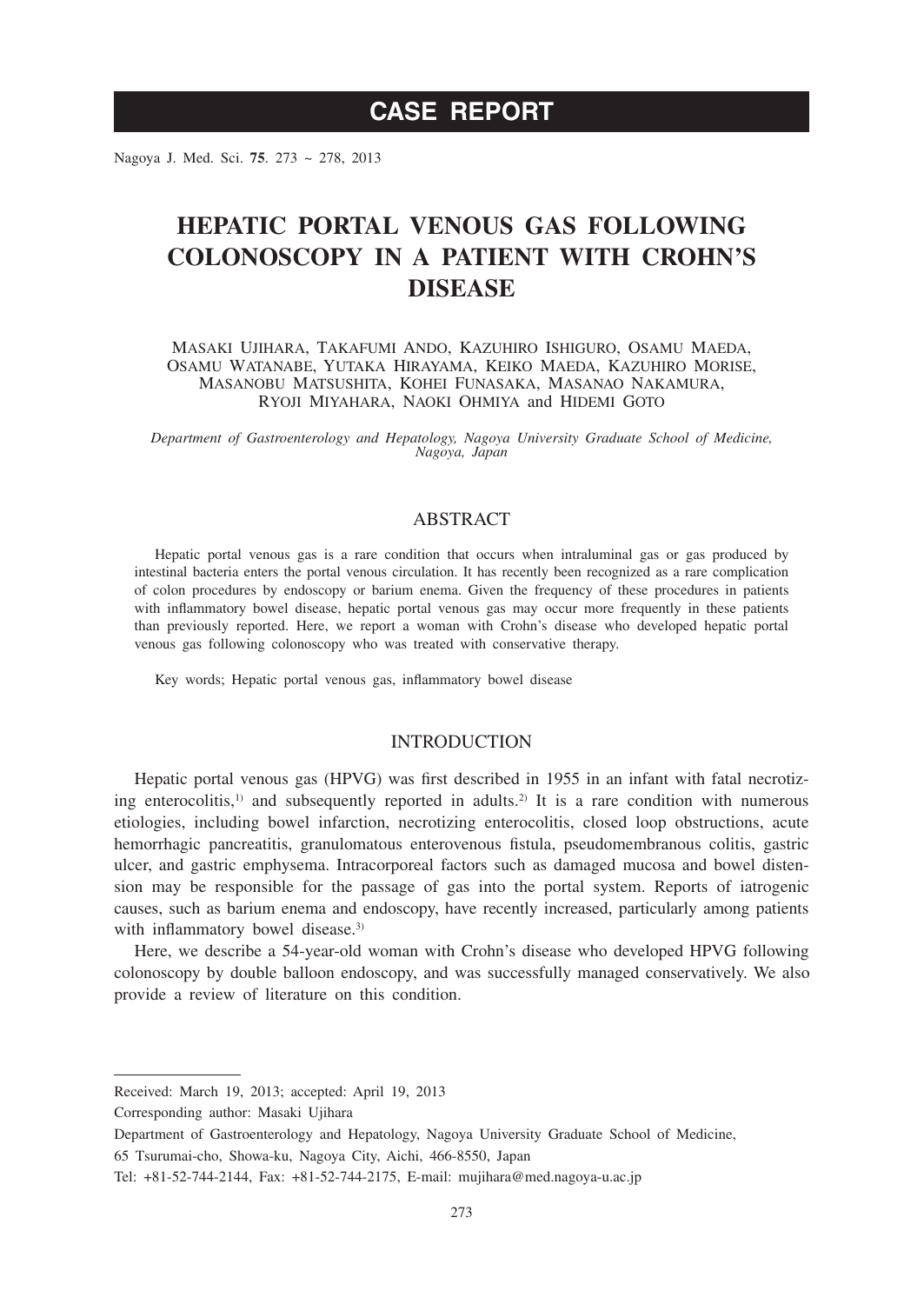#### CASE REPORT

A 54-year-old-woman presented to a general practitioner with a two-day history of abdominal pain and nausea. Abdominal radiography on initial consultation revealed niveau formation, leading to a diagnosis of ileus, and she was hospitalized in a local hospital under conservative treatment for two days. History included Crohn's disease, which was pathologically diagnosed in 1977 following partial ileectomy for acute lower abdominal pain. She subsequently underwent two further partial ileectomies, as well as hysterectomy for uterine myoma in 1998 and ileocolostomy in 2003. However, she had no history of biliary surgery or instrumentation. Her compliance with regular follow-up visits and medication for Crohn's disease was poor.

She was subsequently transferred to our hospital for further examination and treatment. At the time of transfer, her abdominal pain and tenderness were markedly diminished. Abdominal computed tomography (CT) assessment did not identify niveau formation, and her ileus was improved (Figure 1). Gastrografin examination of the small intestine on Day 3 of hospitalization revealed constriction of the terminal ileum for about 10 cm from the site of the previous operative anastomosis (Figure 2). The jejunum was normal. The cause of the ileus was constriction due to the exacerbation of Crohn's disease. Double balloon endoscopy (DBE) for the ileum and colon did not reveal mucosal damage, and revealed the stricture at the anastomotic site due to the previous operation (Figure 3). The extent of narrowing was eventually confirmed by contrast enema using gastrografin during DBE. After endoscopy, we checked the abdominal CT to aid in research into virtual endoscopy (Figure 4). Although she did not report abdominal pain following endoscopy, the abdominal CT revealed multiple small tubular lucencies in the periphery of the liver, indicating the presence of HPVG. Given the lack of symptoms (no fever or abdominal pain), we selected conservative therapy with the cessation of oral ingestion, and a started a two-day prophylactic course of antibiotics. Three days after examination, she had no symptoms, so we started enteral feeding of an elemental diet. Abdominal CT six days after examination revealed no HPVG (Figure 5).

#### DISCUSSION

The finding of HPVG can be associated with either benign or critical conditions that require immediate surgery. HPVG is speculated to arise from two sources, the escape of bowel gas as a result of increased pressure in the bowel lumen or in an abscess, followed by circulation into the liver; or the presence of gas-forming bacteria in the portal venous gas system and passage of gas into the circulation. HPVG appears on plain abdominal radiography or CT as linear radiolucencies extending to within 2 cm of the periphery of the liver.<sup>4)</sup> In contrast to biliary air, which is central and almost never extends to the periphery, gas in the portal venous system is likely transported to the small peripheral branches in the liver by the centrifugal flow of the portal venous blood.<sup>3)</sup> Recently, ultrasonography has been used for the diagnosis of  $HPVG$ .<sup>5)</sup> Although most cases of HPVG in critical conditions are caused by mesenteric vascular occlusion and subsequent bowel necrosis, it can also arise due to various other conditions. Benign causes for HPVG include administration of fluids via an umbilical catheter, barium enema, and colonoscopy.

The present HPVG case was a Crohn's disease patient, and HPVG occurred following colonoscopy. This case is the 12th case of HPVG associated with inflammatory bowel disease (ulcerative colitis and Crohn's disease) following examination of colon reported to date (Table 1). Of these, five patients were asymptomatic and required no specific treatment, apart from prophylactic antibiotics in several. One patient experienced abdominal pain and received antibiotics before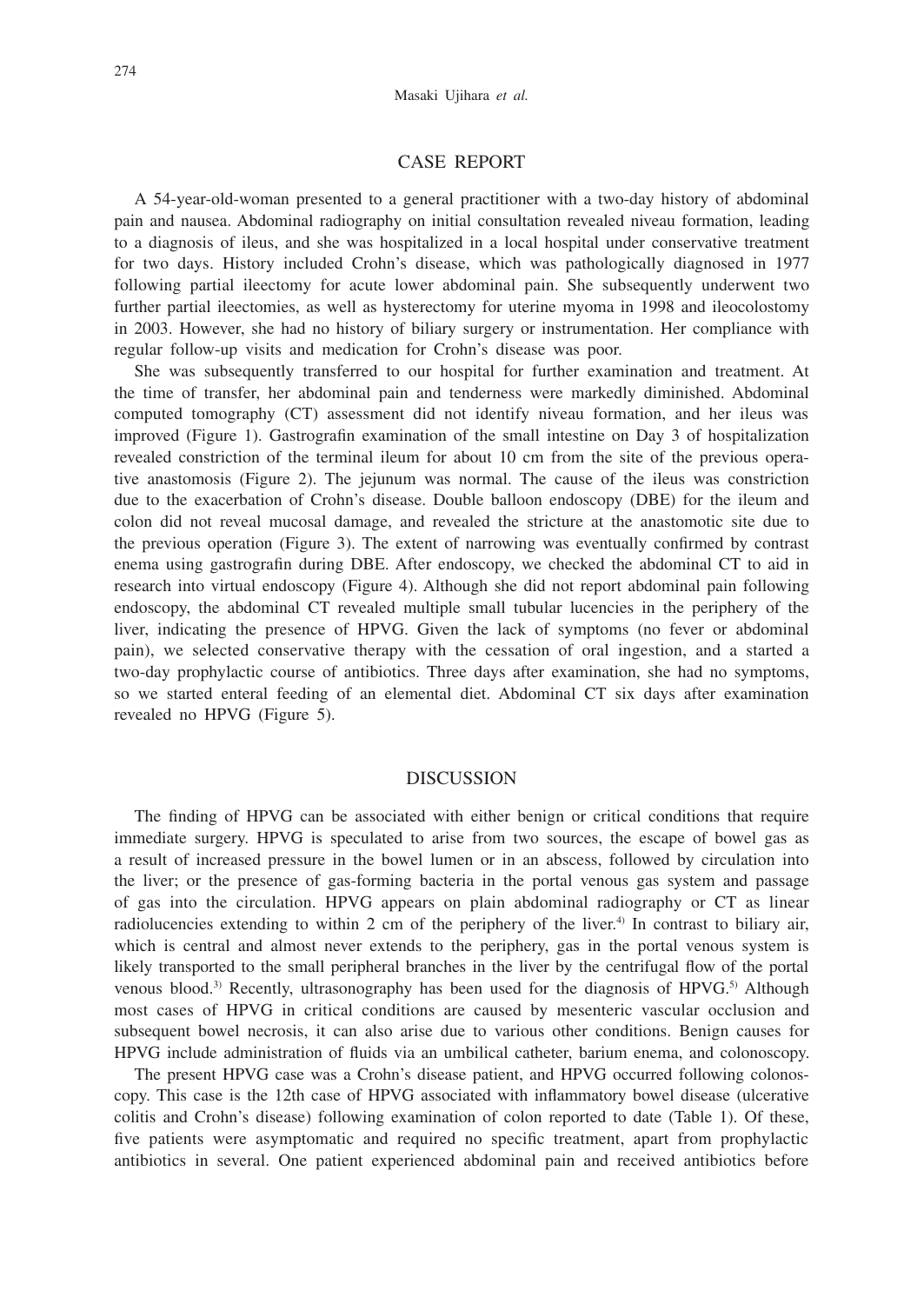

**Fig. 1** Abdominal CT at the time of transfer to our hospital showed no niveau formation, and the amelioration of ileus. Hepatic portal venous gas was not seen.



**Fig. 2** Gastrografin examination of the small intestine revealed constriction of the terminal ileum for about 10 cm and the ileum-colon (check) anastomosis (arrows).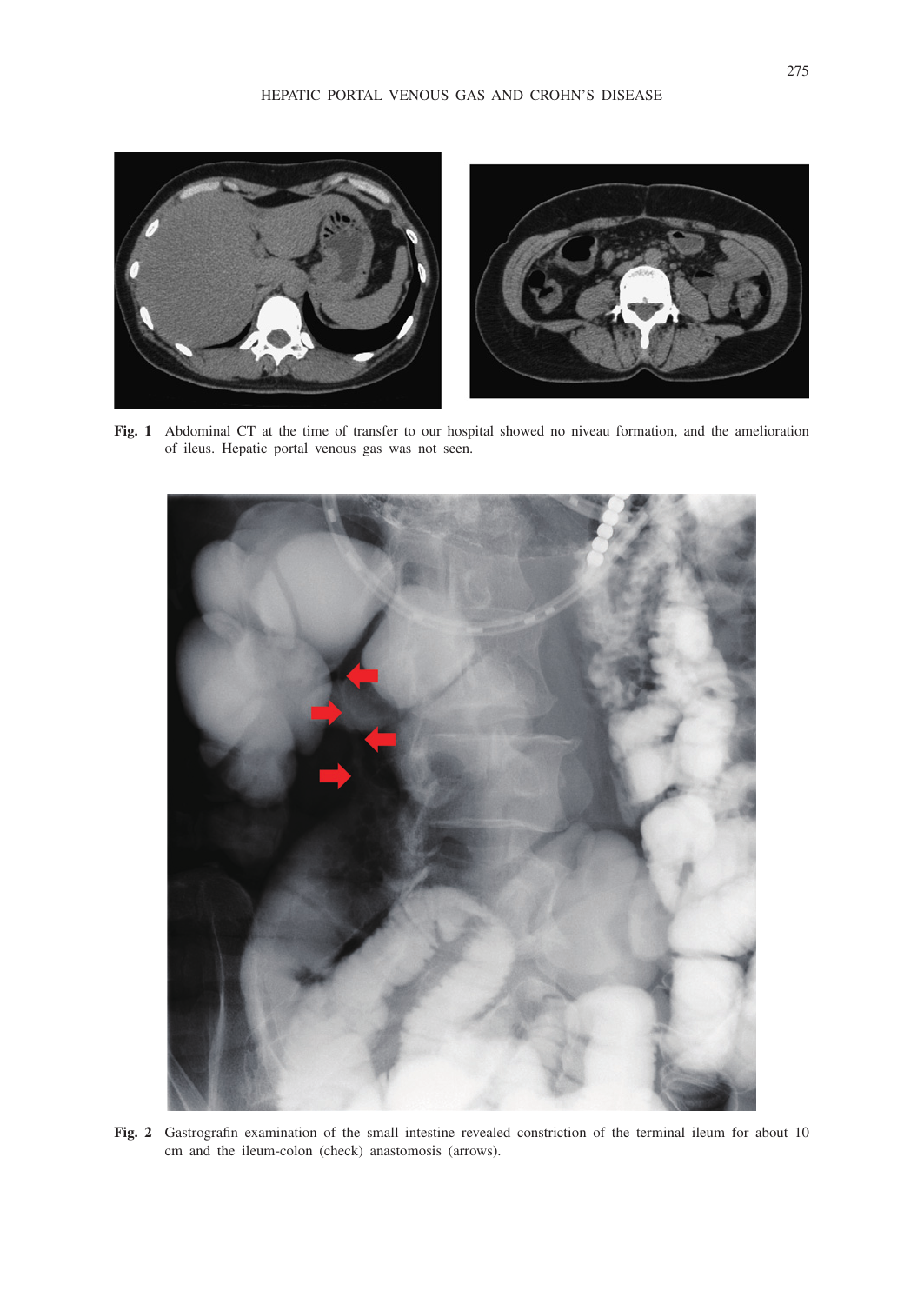

**Fig. 3** The anastomotic region (arrows) of a previous side-to-side anastomosis. No mucosal lesions were found.



**Fig. 4** Computed tomography demonstrated gas in the peripheral branches of the portal vein following colonoscopy.

finally recovering under conservative therapy. For patients with HPVG who are asymptomatic, we suggest that prophylactic antibiotics are not required. Although two patients required surgery for intestinal perforation,7,12) all 12 patients survived.

The bowel wall in inflammatory bowel diseases such as ulcerative colitis and Crohn's disease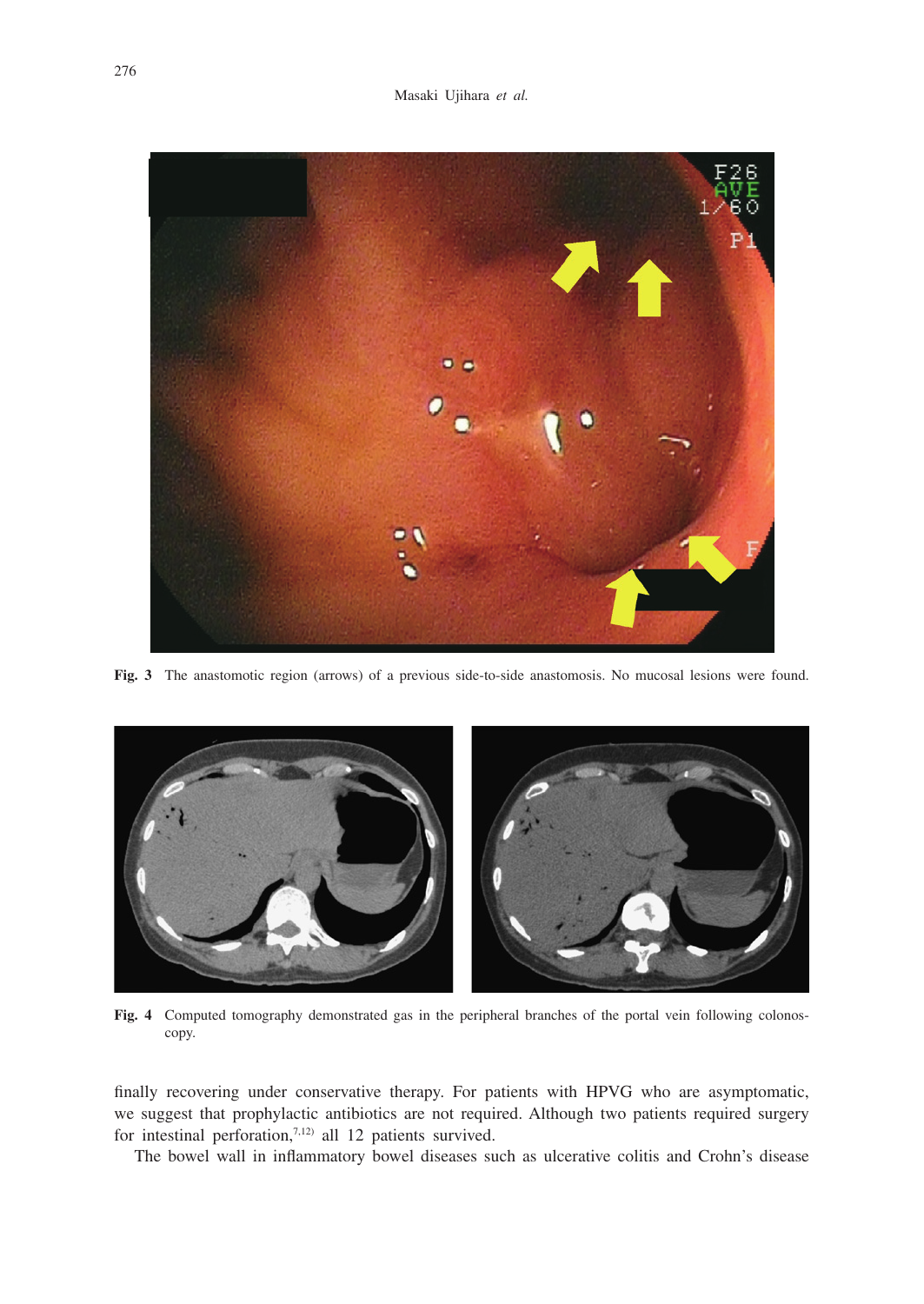

**Fig. 5** Computed tomography six days after examination did not identify hepatic portal venous gas.

| bowel disease with hepatic portal venous gas associated with examination of colon. |              |     |                |                   |                                                |                                |                  |          |
|------------------------------------------------------------------------------------|--------------|-----|----------------|-------------------|------------------------------------------------|--------------------------------|------------------|----------|
| Auther                                                                             | <b>Sex</b>   | Age | <b>Disease</b> | <b>Study</b>      | <b>Clinical features</b>                       | <b>Diagnostic</b><br>mordality | <b>Treatment</b> | Outcome  |
| Kees et al. $^{16)}$                                                               | $\mathbf F$  | 44  | <b>UC</b>      | Barium enema (BE) | low grade fever                                | plane X-ray                    | antibiotics      | survived |
| Lazar <sup>7</sup>                                                                 | M            | 48  | UC             | BE                | severe abdominal pain,<br>perforation of colon | plane X-ray                    | surgery          | survived |
| Weinstein et al. $8$ )                                                             | M            | 35  | <b>UC</b>      | <b>BE</b>         | fever                                          | plane X-ray                    | antibiotics      | survived |
| Liebman et $al$ . <sup>2)</sup>                                                    | M            | 23  | UC             | BE                | shaking chill                                  | plane X-ray                    | antibiotics      | survived |
| Sadhu et $al$ . <sup>9)</sup>                                                      | $\mathbf{F}$ | 65  | CD             | BE                | none                                           | plane X-ray                    | none             | survived |
| Christensen et $al$ . <sup>10)</sup>                                               | M            | 71  | <b>UC</b>      | <b>BE</b>         | abdominal pain lasting<br>4 hours              | plane X-ray                    | none             | survived |
| Pappas et al. <sup>11)</sup>                                                       | M            | 36  | CD             | Sigmoidoscopy BE  | none                                           | plane X-ray                    | none             | survived |
| Huycke et al. <sup>12)</sup>                                                       | M            | 22  | CD             | colonoscopy       | abdominal pain and free<br>peritoneal air      | plane X-ray                    | surgery          | survived |
| Katz et al. <sup>13)</sup>                                                         | M            | 14  | CD             | <b>BE</b>         | none                                           | plane X-ray                    | antibiotics      | survived |

Salyers *et al.*<sup>3)</sup> M 24 CD colonoscopy none plane X-ray none survived

Alqahtani *et al.*<sup>14)</sup> F 26 CD colonoscopy abdominal pain CT antibiotics survived

present case F 54 CD colonoscopy none CT antibiotics survived

**Table 1** Clinical features, study, diagnostic modality, treatment, and outcome in 12 patients with inflammatory bowel disease with hepatic portal venous gas associated with examination of colon.